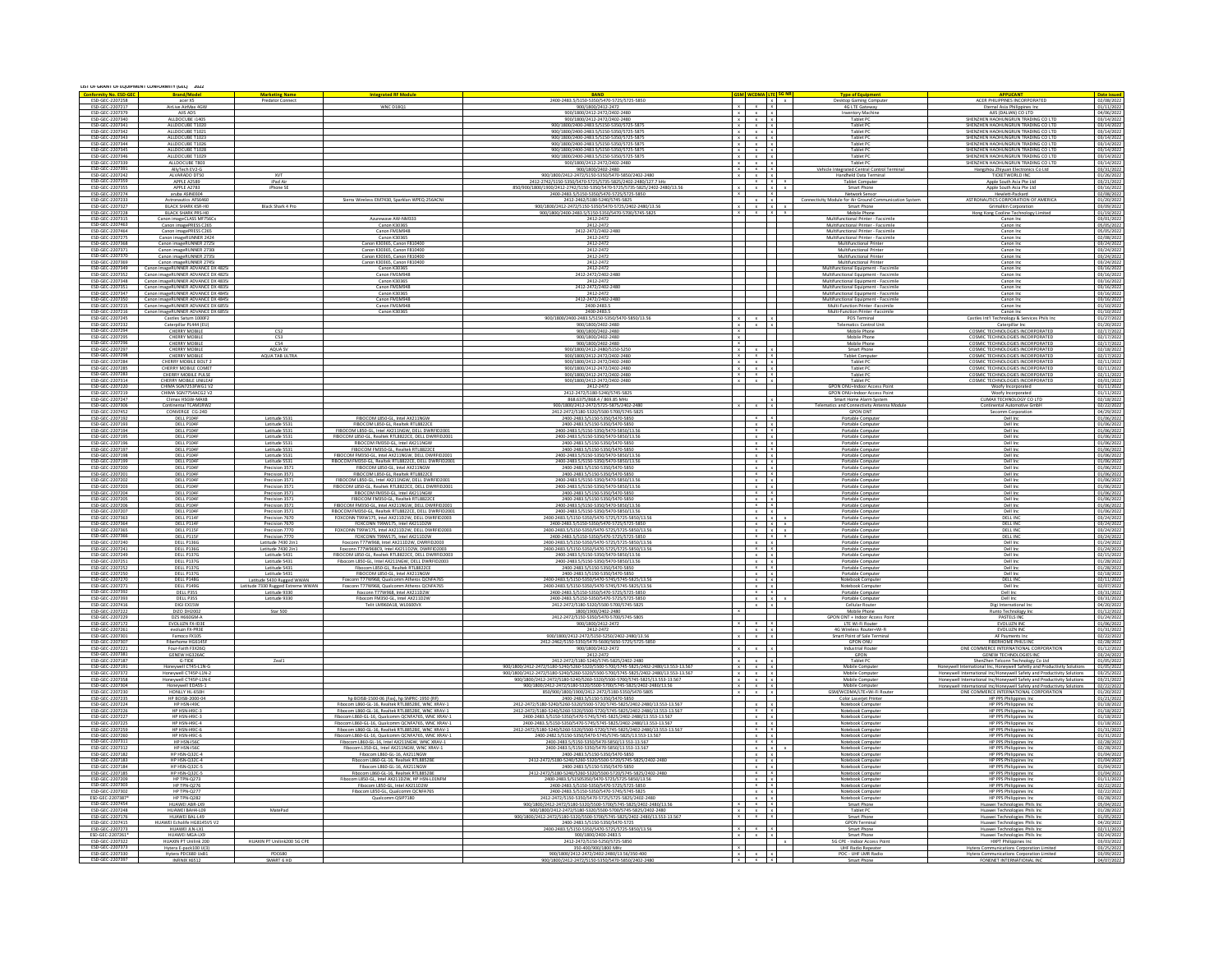| ESD-GEC-2207400                                                          | INFINIX X665B                                            | <b>HOT 12i</b>                                 |                                                                                      | 900/1800/2412-2472/5150-5350/5470-5850/2402-2480                                                                                                                                                                                                                                              |                                         |                                                                                                                                |              | Smart Phone                                              | FONENET INTERNATIONAL INC                                                                    | 04/07/2022                               |
|--------------------------------------------------------------------------|----------------------------------------------------------|------------------------------------------------|--------------------------------------------------------------------------------------|-----------------------------------------------------------------------------------------------------------------------------------------------------------------------------------------------------------------------------------------------------------------------------------------------|-----------------------------------------|--------------------------------------------------------------------------------------------------------------------------------|--------------|----------------------------------------------------------|----------------------------------------------------------------------------------------------|------------------------------------------|
|                                                                          | Infinix X670                                             | NOTE 12                                        |                                                                                      | 900/1800/2412-2472/5150-5350/5470-5875/2402-2480                                                                                                                                                                                                                                              |                                         | $x$ $x$ $x$                                                                                                                    |              | Smart Phone                                              | FONENET INTERNATIONAL IN                                                                     | 04/20/2022                               |
| ESD-GEC-2207412<br>ESD-GEC-2207401                                       | INFINIX X672                                             | NOTE 12 VIP                                    |                                                                                      | 900/1800/2412-2472/5150-5350/5470-5850/2402-2480/13.56                                                                                                                                                                                                                                        |                                         |                                                                                                                                |              | Smart Phone                                              | FONENET INTERNATIONAL INC                                                                    | 04/07/2022                               |
| ESD-GEC-2207411<br>ESD-GEC-2207317                                       | Infinix X675<br>infinix X6815E                           | HOT 11 2022<br>ZERO 5G                         |                                                                                      | 900/1800/2412-2472/5150-5350/5470-5875/2402-2480<br>900/1800/2412-2472/5150-5250/5250-5350/5470-5725/5725-5875/2402-248                                                                                                                                                                       |                                         | $\begin{array}{c cc}\nx & x & x \\ x & x & x\n\end{array}$                                                                     |              | Smart Phone<br>Smart Phone                               | FONENET INTERNATIONAL INC.<br>FoneNet International Inc                                      | 04/20/202<br>03/01/202                   |
| ESD-GEC-2207471                                                          | INFINIX X6817                                            | <b>HOT 12</b>                                  |                                                                                      | 900/1800/2412-2472/5150-5250/5250-5350/5470-5725/2402-2480                                                                                                                                                                                                                                    |                                         | $x - x - x$                                                                                                                    |              | Smart Phone                                              | FONENET INTERNATIONAL INC                                                                    | 05/12/2022                               |
| ESD-GEC-2207410<br>ESD-GEC-2207289                                       | Infinix X6823                                            | SMART 6 PLUS                                   |                                                                                      | 900/1800/2412-2472/5150-5350/5470-5875/2402-2480                                                                                                                                                                                                                                              |                                         | $x - x - x$                                                                                                                    |              | Smart Phone                                              | FONENET INTERNATIONAL IN                                                                     | 04/20/202                                |
| ESD-GEC-2207214                                                          | Iridium 9560N<br>itel AS09WM                             | Iridium Go<br>A33 Plus                         |                                                                                      | 1616.0 - 1626.5 / 2412-2462<br>900/1800/2412-2472/2402-2480                                                                                                                                                                                                                                   |                                         | $\mathbf{x}$                                                                                                                   |              | atellite Transceivi<br>Smart Phone                       | udio Video Intelligence Corporatio<br>FoneNet International Inc                              | 02/16/2022                               |
|                                                                          | itel ASS1L                                               | (P17 PRO 4                                     |                                                                                      |                                                                                                                                                                                                                                                                                               |                                         | $\mathbf{x}$                                                                                                                   |              | Smart Phon                                               |                                                                                              | $01/10/202$<br>$01/27/202$               |
| ESD-GEC-2207178                                                          | itel A661L                                               | A49                                            |                                                                                      | 900/1800/2412-2472/2402-2480                                                                                                                                                                                                                                                                  |                                         | $x \rightarrow x \rightarrow x$                                                                                                |              | Smart Phone                                              | FoneNet International Inc                                                                    | 01/05/2022                               |
| ESD-GEC-2207255<br>ESD-GEC-2207254                                       | itel A661W<br>itel A661WP                                | AS8<br>AS8 Pro                                 |                                                                                      | 900/1800/2412-2472/2402-248<br>900/1800/2412-2472/2402-2480                                                                                                                                                                                                                                   |                                         | $x - x$<br>$x \mid x$                                                                                                          |              | Smart Phone<br>Smart Phone                               | FoneNet International Inc.<br>FoneNet International Inc                                      | 01/31/2022<br>01/31/202                  |
| ESD-GEC-2207263                                                          | itel it2173N                                             | it2173                                         |                                                                                      | 900/1800/2402-2480                                                                                                                                                                                                                                                                            |                                         |                                                                                                                                |              | Smart Phone                                              | FoneNet International Inc                                                                    | 02/03/202                                |
| ESD-GEC-2207262                                                          | itel P682LI                                              | Vision 3 Plus (P38 Pro)                        |                                                                                      | 900/1800/2412-2472/5150-5250/5470-5725/5725-5875/2402-2480                                                                                                                                                                                                                                    |                                         | $x \times x$                                                                                                                   |              | Smart Phon                                               |                                                                                              | 02/03/202                                |
| ESD-GEC-2207179<br>ESD-GEC-2207180                                       | itel S661L<br>itel S661LP                                | Vision 3<br>Vision:                            |                                                                                      | 900/1800/2412-2472/2402-2480<br>900/1800/2412-2472/2402-2480                                                                                                                                                                                                                                  |                                         | $x - x - x$<br>$x \mid x$                                                                                                      |              | Smart Phone                                              | FoneNet International Inc<br>FoneNet International Inc                                       | 01/05/2022                               |
| ESD-GEC-2207336                                                          | iTrack II Hub                                            |                                                |                                                                                      | 150/900/1800/1900/2412-2472/5150-5250/5250-5350/54                                                                                                                                                                                                                                            |                                         |                                                                                                                                |              | Cellular Modem for Type Monitoring Sys                   | ATMS Technology Limited                                                                      | 03/10/202                                |
| ESD-GEC-2207353                                                          | JOINTECH JT70                                            | JOINT INTELLIGENT TRACKING LOCK                |                                                                                      | 900/1800/433.92 MHz/125 kH                                                                                                                                                                                                                                                                    |                                         |                                                                                                                                |              | Intelligent Electronic Loc                               | Ascent Solutions Philippines Inc                                                             | 03/16/202                                |
| ESD-GEC-2207354                                                          | JOINTECH JT709                                           | JOINT INTELLIGENT E-LOCK                       |                                                                                      | 900/1800/2402-2480 MHz/125 kHz                                                                                                                                                                                                                                                                |                                         |                                                                                                                                |              | Intelligent Electronic Lock                              | Ascent Solutions Philippines Inc                                                             | 03/16/202                                |
| ESD-GEC-2207310<br>ESD-GEC-2207309                                       | LACROIX SOFREL DL4W-HF<br>LACROIX SOFREL DL4W-LP         |                                                |                                                                                      | 900/1800/2402-2480<br>900/1800/2402-2480                                                                                                                                                                                                                                                      | $\overline{\mathbf{x}}$<br>$\mathbf{x}$ | $\mathbf{r}$                                                                                                                   |              | Data Logger<br>Data Logger                               | LACROIX Sofrel<br><b>LACROIX Sofrel</b>                                                      | 02/24/2022<br>02/24/202                  |
| ESD-GEC-2207308                                                          | LACROIX SOFREL DL4W-S                                    |                                                |                                                                                      | 900/1800/2402-2480                                                                                                                                                                                                                                                                            |                                         |                                                                                                                                |              | Data Logger                                              | LACROIX Sofrel                                                                               | 02/24/202                                |
| ESD-GEC-2207186                                                          | Lenovo                                                   | ThinkPad T14s Gen2                             | Quectel EM120R-GL, Intel AX201D2W                                                    | 2400-2483.5/5150-5350/5470-585                                                                                                                                                                                                                                                                |                                         | $\frac{x}{x}$                                                                                                                  |              | Notebook Compute                                         | HP PPS Philippines In                                                                        | 01/04/202                                |
| ESD-GEC-2207459<br>ESD-GEC-2207460                                       | Lenovo 7D1X                                              | ThinkSystem SE350                              |                                                                                      | 2400-2483.5/5150-5350/5470-5850                                                                                                                                                                                                                                                               |                                         | $x + x$                                                                                                                        |              | Server                                                   | Lenovo Global Technology (United States) Inc                                                 | 05/05/202                                |
| ESD-GEC-2207281                                                          | Lenovo TB128XU<br>Lenovo TB328XU                         |                                                |                                                                                      | 850/900/1800/1900/2400-2483.5/5150-5250/5250-5350/5470-5725/5725-585<br>850/900/1800/1900/2400-2483.5/5150-5250/5250-5350/5470-5725/5725-585                                                                                                                                                  |                                         | $x \times x$<br>$x \mid x \mid x$                                                                                              |              | <b>Tablet Computer</b><br>Portable Tablet Compute        | Lenovo (Shanghai) Electronics Technology Co Ltd<br>Lenovo (Shanghai) Electronics Tech Co Ltd | 05/05/202<br>02/11/202                   |
| ESD-GEC-2207286<br>ESD-GEC-2207377                                       | Lenovo ThinkPad L14 Gen                                  |                                                | Fibocom L860-GL-16, MediaTek MT922A22M                                               | 2400-2483.5/5180-5320/5500-5700/5745-5825                                                                                                                                                                                                                                                     |                                         | $x$ x                                                                                                                          |              | Notebook Comput                                          | LENOVO (JAPAN) LLO                                                                           | 02/15/2022                               |
|                                                                          | Lenovo ThinkPad L14 Gen 3                                |                                                | Fibocom L860-GL-16, Intel AX201NGW                                                   | 2400-2483.5/5150-5350/5470-5850                                                                                                                                                                                                                                                               |                                         |                                                                                                                                |              | Notebook Computer                                        | LENOVO (JAPAN) LLC                                                                           | 04/01/2022                               |
| ESD-GEC-2207430                                                          | Lenovo ThinkPad P16s Gen:<br>Lenovo T                    |                                                | Quectel EM05-G, MediaTek MT7922A12L<br>com L860-GL-16, MediaTek MT7922A              | 2412-2472/5180-5320/5500-5700/5745-5825/2402-2480<br>2412-2472/5180-5320/5500-5700/5745-5825/2402-248                                                                                                                                                                                         |                                         | $x + x$<br>$x - x$                                                                                                             |              | Notebook Compute<br>Notebook Compute                     | Lenovo Japan LLC<br>Lenovo Japan LL                                                          | 04/26/2022                               |
| ESD-GEC-2207431<br>ESD-GEC-2207432                                       | Lenovo ThinkPad P16s Gen 1                               |                                                | Fibocom L860-GL-16, Qualcomm Atheros QCNFA72                                         | 2412-2472/5180-5320/5500-5700/5745-5825/2402-2480                                                                                                                                                                                                                                             |                                         | $x \mid x$                                                                                                                     |              | Notebook Compute                                         | Lenovo Japan LLC                                                                             | 04/26/2022                               |
| ESD-GEC-2207441<br>ESD-GEC-2207348*                                      | Lenovo ThinkPad P16s Gen 1                               |                                                | Quectel EM05-G, Qualcomm QCNFA725                                                    | 2412-2472/5180-5320/5500-5700/5745-5825/2402-2480                                                                                                                                                                                                                                             |                                         | $x$ x                                                                                                                          |              | Notebook Compute                                         | Lenovo Japan LLC                                                                             | 04/26/2022                               |
| ESD-GEC-2207428                                                          | Lenovo ThinkPad T14 Gen 3                                |                                                | Fibocom L860-L                                                                       | 2412-2472/5180-5320/5500-5700/5745-5825/2402-2480                                                                                                                                                                                                                                             |                                         |                                                                                                                                |              | Notebook Computer                                        | Lenovo Japan LLC                                                                             |                                          |
| ESD-GEC-2207439                                                          | Lenovo ThinkPad T14 Gen 3<br>Lenovo ThinkPad T14 Gen 3   |                                                | Quectel EM05-G. MediaTek MT7922A12L<br>Fibocom L860-GL-16, Qualcomm Atheros QCNFA725 | 2412-2472/5180-5320/5500-5700/5745-5825/2402-248<br>2412-2472/5180-5320/5500-5700/5745-5825/2402-248                                                                                                                                                                                          |                                         | $x \mid x$<br>$x \mid x$                                                                                                       |              | Notebook Compute<br>Notebook Compute                     | Lenovo Japan LLC<br>Lenovo Japan LLC                                                         | 04/26/202<br>04/26/202                   |
| ESD-GEC-2207440                                                          | Lenovo ThinkPad T14 Gen 3                                |                                                | Quectel EM05-G, Qualcomm QCNFA725                                                    | 2412-2472/5180-5320/5500-5700/5745-5825/2402-248                                                                                                                                                                                                                                              |                                         | $x - x$                                                                                                                        |              | Notebook Compute                                         | Lenovo Japan LLC                                                                             | 04/26/202                                |
| ESD-GEC-2207435                                                          | Lenovo ThinkPad T14s Gen 3                               |                                                | Quectel EM05-G, MediaTek MT7922A12L                                                  | 2412-2472/5180-5320/5500-5700/5745-5825/2402-2480                                                                                                                                                                                                                                             |                                         | $x \mid x$                                                                                                                     |              | Notebook Compute                                         | Lenovo Japan LLC                                                                             | 04/26/2022                               |
| ESD-GEC-2207436                                                          | Lenovo ThinkPad T14s Gen 3<br>Lenovo ThinkPad T14s Gen 3 |                                                | Quectel EM05-G, Qualcomm QCNFA725<br>Fibocom L860-GL-16, Qualcomm Atheros QCNFA725   | 2412-2472/5180-5320/5500-5700/5745-5825/2402-2480<br>2412-2472/5180-5320/5500-5700/5745-5825/2402-248                                                                                                                                                                                         |                                         | $x$ x<br>$x \mid x$                                                                                                            |              | Notebook Computer<br>Notebook Compute                    | Lenovo Japan LLC<br>Lenovo Japan LLC                                                         | 04/26/202                                |
| ESD-GEC-2207437<br>ESD-GEC-2207442                                       | Lenovo ThinkPad T14s Gen:                                |                                                | Fibocom L860-GL-16, MediaTek MT7922A12                                               | 2412-2472/5180-5320/5500-5700/5745-5825/2402-248                                                                                                                                                                                                                                              |                                         | $x + x$                                                                                                                        |              | Notebook Compute                                         | Lenovo Japan LL                                                                              | 04/26/202                                |
| ESD-GEC-2207444                                                          | Lenovo ThinkPad T16 Gen 1                                |                                                | Quectel EM05-G, Qualcomm QCNFA725                                                    | 2412-2472/5180-5320/5500-5700/5745-5825/2402-2480                                                                                                                                                                                                                                             |                                         | $x \cdot x$                                                                                                                    |              | Notebook Computer                                        | Lenovo Japan LLC                                                                             | 04/26/2022                               |
| ESD-GEC-2207445<br>ESD-GEC-2207446                                       | Lenovo ThinkPad T16 Gen 1                                |                                                | Fibocom L860-GL-16. MediaTek MT7922A12L                                              | 2412-2472/5180-5320/5500-5700/5745-5825/2402-2480                                                                                                                                                                                                                                             |                                         | $x \rightarrow x$                                                                                                              |              | Notebook Compute                                         | Lenovo Japan LLC                                                                             | 04/26/202                                |
| ESD-GEC-2207443                                                          | Lenovo ThinkPad T16 Gen 1<br>Lenovo ThinkPad T16s Gen 1  |                                                | Quectel EM05-G, MediaTek MT7922A12L<br>Fibocom L860-GL-16, Qualcomm Atheros QCNFA725 | 2412-2472/5180-5320/5500-5700/5745-5825/2402-248<br>2412-2472/5180-5320/5500-5700/5745-5825/2402-2480                                                                                                                                                                                         |                                         | $\begin{array}{c} x \\ x \end{array}$                                                                                          |              | Notebook Compute<br>Notebook Computer                    | Lenovo Japan LLC<br>Lenovo Japan LLC                                                         | 04/26/202<br>04/26/2022                  |
| ESD-GEC-2207293<br>ESD-GEC-2207292                                       |                                                          |                                                | .com L860-GL-16, Intel AX211D2W<br>.com L860-GL-16, Intel AX211D2W                   | 2400-2483.5/5150-5350/5470-5725/5725-58<br>2400-2483.5/5150-5350/5470-5725/5725-58                                                                                                                                                                                                            |                                         | $x - x$                                                                                                                        |              |                                                          | LENOVO (JAPAN) LL                                                                            | $\frac{02/17/20}{02/17/20}$              |
|                                                                          | 11 Yoga G                                                |                                                |                                                                                      |                                                                                                                                                                                                                                                                                               |                                         |                                                                                                                                |              | k Comput                                                 | hanghai) Electronic                                                                          |                                          |
| ESD-GEC-2207429                                                          | Lenovo ThinkPad X13 Gen 3                                |                                                | Quectel EM05-G. Qualcomm QCNFA725<br>ros QCNFA725                                    | 2412-2472/5180-5320/5500-5700/5745-5825/2402-2480                                                                                                                                                                                                                                             |                                         | $x - x$                                                                                                                        |              | Notebook Compute                                         | Lenovo Japan LLC                                                                             | 04/26/2022                               |
| ESD-GEC-2207433<br>ESD-GEC-2207434                                       | Lenovo ThinkPad X13 Gen 3                                |                                                | Fibocom L860-GL-16, MediaTek MT7922A12L                                              | 2412-2472/5180-5320/5500-5700/5745-5825/2402-2480                                                                                                                                                                                                                                             |                                         | $\begin{array}{c c}\n & x & x \\ \hline\n & x & x\n\end{array}$                                                                |              | Notebook Computer                                        | Lenovo Japan LLC                                                                             | 04/26/2022                               |
| ESD-GEC-2207447                                                          | Lenovo ThinkPad X13 Gen 3                                |                                                | Quectel EM05-G, MediaTek MT7922A12                                                   | 2412-2472/5180-5320/5500-5700/5745-5825/2402-2480                                                                                                                                                                                                                                             |                                         | $x + x$                                                                                                                        |              | Notebook Compute                                         |                                                                                              |                                          |
| ESD-GEC-2207218<br>ESD-GEC-2207374                                       |                                                          |                                                |                                                                                      | 850/900/1800/1900/2400-2483.5/5150-5250/5250-5350/5470-5725/5725-5850/13.553-13.567/110-148 kH                                                                                                                                                                                                |                                         | $x - x$                                                                                                                        |              | Smart Phone                                              | Lenovo Japan LLC<br>Motorola Mobility LLC                                                    | 04/26/2022                               |
|                                                                          | Motorola XT2203-1                                        |                                                |                                                                                      | 850/900/1800/1900/2400-2483.5/5150-5250/5250-5350/5470-5725/5725-5850/13.56                                                                                                                                                                                                                   | $\times$                                | $x \mid x$                                                                                                                     |              | Smart Phone                                              | Motorola Mobility LLC                                                                        | 03/25/202                                |
| ESD-GEC-2207402<br>ESD-GEC-2207331                                       | Motorola XT2225-1<br>Motorola XT2227-3                   |                                                |                                                                                      | 850/900/1800/1900/2400-2483.5/5150-5250/5250-5350/5470-5725/5725-5850/13.56<br>850/900/1800/1900/2400-2483.5                                                                                                                                                                                  |                                         | $\begin{array}{ccccc} & \mathbf{x} & & \mathbf{x} & & \mathbf{x} \\ & \mathbf{x} & & \mathbf{x} & & \mathbf{x} \\ \end{array}$ |              | Smart Phone<br>Smart Phone                               | Motorola Mobility LD<br>Motorola Mobility LLC                                                | 04/07/2022                               |
| ESD-GEC-2207287                                                          | Motorola XT2231-3                                        |                                                |                                                                                      | 900/1800/2400-2483.5/5150-5250/5250-5350/5470-5725/5725-5850/13.56                                                                                                                                                                                                                            |                                         |                                                                                                                                |              | Smart Phone                                              | Motorola Mobility LL                                                                         | 02/15/202                                |
| ESD-GEC-2207421                                                          | Multitech MTCDTIP-L4E1-266A-868                          | MultiTech Conduit® IP67 Base Statio            | Telit LE910C4, Multitech MTAC-LORA-H-868                                             | 868.000-868.600/868.700-869.200/869.400-869.700                                                                                                                                                                                                                                               |                                         |                                                                                                                                |              | 4G Wireless Modern (LoRa/SR                              | MULTI-TECH SYSTEMS IN                                                                        | 04/22/2022                               |
| ESD-GEC-2207449                                                          | myphone myE3                                             |                                                |                                                                                      | 850/900/1800/1900/2402-2480<br>900/1800/2402-2480                                                                                                                                                                                                                                             | $\overline{X}$                          |                                                                                                                                |              | Mobile Phone<br>Mobile Phone                             | My Solid Technologies and Devices Corporati                                                  | 04/27/202                                |
| ESD-GEC-2207457<br>ESD-GEC-2207458                                       | myphone myK1<br>myphone myK2                             |                                                |                                                                                      | 900/1800/2402-2480                                                                                                                                                                                                                                                                            | $\frac{x}{x}$                           |                                                                                                                                |              | Mobile Phone                                             | My Solid Technologies & Devices Corporation<br>My Solid Technologies & Devices Corporation   | 05/05/2022                               |
| ESD-GEC-2207282                                                          | NEWLAND N910                                             |                                                |                                                                                      | 900/1800/2412-2472/5150-5250/5250-5350/5470-5725/5725-5850/2402-2480/13.56                                                                                                                                                                                                                    | $\mathbf{x}$                            | $x + x$                                                                                                                        |              | POS Terminal                                             | Fujian Newland Payment Technology Co Ltd                                                     | 02/11/202                                |
| ESD-GEC-2207424                                                          | NOKIA G-2426G-                                           |                                                |                                                                                      | 2412-2462/5180-5240/5260-5320/5500-5700/5745-5825                                                                                                                                                                                                                                             |                                         | $x - x - x$                                                                                                                    |              | <b>GPON ONT</b>                                          | Nokia Shanghai Bell Co Ltd (Phils                                                            | 04/22/202                                |
| ESD-GEC-2207313<br>ESD-GEC-2207426                                       | NOKIA TA-1418<br>NOKIA TA-1452                           | Nokia 621<br>C2 2nd Edition                    |                                                                                      | 900/1800/2412-2472/5180-5240/5260-5320/5500-5700/2402-2480/13.5<br>900/1800/2412-2472/2402-2480                                                                                                                                                                                               |                                         | $x \mid x$                                                                                                                     |              | Smart Phone<br>Smart Phone                               | VSTECHS PHILS INC<br><b>COGNETICS INC</b>                                                    | 02/28/2022<br>04/22/202                  |
| ESD-GEC-2207466                                                          | <b>ONEPLUS CPH2399</b>                                   | OnePlus Nord 2T 5G                             |                                                                                      | 900/1800/2400-2483.5/5150-5250/5250-5350/5470-5725/5725-5850/13.56                                                                                                                                                                                                                            |                                         | $x$ $x$ $x$                                                                                                                    |              | Smart Phone                                              | Digits Trading Corp                                                                          | 05/06/2022                               |
| ESD-GEC-2207404                                                          | ONEPLUS CPH2409                                          | OnePlus Nord CE 2 Lite SG                      |                                                                                      | 900/1800/2412-2472/5180-5240/5260-5320/5500-5700/5725-5875/2402-2480/13.56/110-148.5 kHz                                                                                                                                                                                                      |                                         |                                                                                                                                |              | Smart Phone                                              | Digits Trading Corp.                                                                         | 04/11/2022                               |
| ESD-GEC-2207265                                                          | ONEPLUS IV22<br>ONEPLUS NE2213                           | OnePlus Nord CE 2                              |                                                                                      | 850/900/1800/1900/2412-2472/5180-5240/5260-5320/5500-5700/5745-5825/2402-2480/13.56                                                                                                                                                                                                           |                                         | $\mathbf{x}$ $ \mathbf{x}$ $ \mathbf{x}$                                                                                       |              | Smart Phone                                              | Digits Trading Cor                                                                           |                                          |
| ESD-GEC-2207362<br>ESD-GEC-2207246                                       |                                                          |                                                |                                                                                      |                                                                                                                                                                                                                                                                                               |                                         |                                                                                                                                |              | Smart Phone                                              |                                                                                              |                                          |
|                                                                          |                                                          | OnePlus 10 Pro SG                              |                                                                                      | 900/1800/2412-2472/5150-5250/5250-5350/5470-5725/5725-5850/2402-2480/13.56/110-148.5 kHz                                                                                                                                                                                                      | $x - x - x$                             |                                                                                                                                |              |                                                          | Digits Trading Corp.                                                                         | 03/24/202                                |
| ESD-GEC-2207456                                                          | OPEN TOGETHER N40<br>Open Together N40                   |                                                |                                                                                      | 2412-2472<br>2412-2472                                                                                                                                                                                                                                                                        |                                         | $x \mid x$                                                                                                                     |              | LTE Mobile Wi-Fi<br>4G CPE+WiFi Rou                      | Monheim Global Inc<br>Mont                                                                   | 01/27/202                                |
| ESD-GEC-2207272                                                          | OPPO CPH2333                                             | OPPO A96                                       |                                                                                      | 2412-2472/5180-5320/5500-5700/5745-5825/2402-2480                                                                                                                                                                                                                                             |                                         | $x \cdot x = x$                                                                                                                |              | Smart Phone                                              | EMERALD WIRELESS TECH INC                                                                    | 05/04/202<br>02/07/2022                  |
| ESD-GEC-2207267                                                          |                                                          |                                                |                                                                                      |                                                                                                                                                                                                                                                                                               |                                         | $x \mid x \mid x$                                                                                                              |              |                                                          | <b>EMERALD WIRELESS TECH INC</b>                                                             |                                          |
| ESD-GEC-2207208<br>ESD-GEC-2207188                                       | OPPO CPH2343<br>OPPO CPH2375                             | OPPO Reno7 Z 5G<br>OPPO Reno7 5G<br>OPPO A76   |                                                                                      | $\frac{900/1800/2412\cdot2472/5180\cdot5240/5260\cdot5320/5500\cdot5700/5745\cdot5825/2402\cdot2480/13.56}{850/900/1800/1900/5180\cdot5240/5260\cdot5320/5500\cdot5700/5745\cdot5825/2402\cdot2480/13.56}$<br>850/900/1800/1900/2412-2472/5180-5320/5500-5700/5745-5825/2402-2480             |                                         | $\mathbf{x}=\mathbf{x}=\mathbf{x}$<br>$x + x + x$                                                                              |              | Smart Phone<br>Smart Phone<br>Smart Phone                | EMERALD WIRELESS TECH IN<br><b>EMERALD WIRELESS TECH INC</b>                                 | $02/03/202$<br>$01/11/202$<br>01/05/202  |
| FSD-GFC-2207468                                                          | OPPO CPH2385                                             | OPPO A77                                       |                                                                                      |                                                                                                                                                                                                                                                                                               |                                         | $x - x$                                                                                                                        |              | Smart Phone                                              |                                                                                              | 05/10/202                                |
| ESD-GEC-2207387                                                          | Panasonic AT2103                                         |                                                |                                                                                      | 900/1800/2412-2472/5180-5320/5500-5700/5745-5825/2402-2480<br>2400-2483.5                                                                                                                                                                                                                     |                                         |                                                                                                                                |              | Car Navigation                                           | MILLENNIAL ZEAL TECHNOLOGY CORPORATIO<br>Panasonic Automotive Systems Co Ltd                 | 03/21/202                                |
|                                                                          | PAX A920Pro                                              |                                                |                                                                                      |                                                                                                                                                                                                                                                                                               |                                         | $x - x - x$                                                                                                                    |              | Smart Mobile Payment Termi                               | <b>TANGENT SOLUTIONS INC</b>                                                                 | 01/20/202                                |
| ESD-GEC-2207234<br>ESD-GEC-2207417<br>ESD-GEC-2207383                    | PAX M50<br>PEPLINK/PEPWAVE UBR LTE-E-T-PRM               |                                                | Quectel EC25-E                                                                       | $\frac{900/1800/2412\cdot 2472/5180\cdot 5240/5260\cdot 5320/5500\cdot 5700/5745\cdot 5825/2402\cdot 2480/13.56}{900/1800/2412\cdot 2472/5180\cdot 5320/5500\cdot 5700/5745\cdot 5825/2402\cdot 2480/13.56}$<br>2412-2472/5150-5250                                                           |                                         | $x \cdot x$                                                                                                                    |              | Smart Mobile Payment Termina<br>Cellular Model / Router  | TANGENT SOLUTIONS INC<br><b>COSMOTECH PHILIPPINES INC</b>                                    | 04/22/202<br>03/25/2022                  |
|                                                                          | POCKETECG PECGT-III                                      | PocketECG III                                  | ierra Wireless SL8090                                                                | 850/900/1800/1900/2412-2462/5150-5350/5745-5825/2402-2480                                                                                                                                                                                                                                     |                                         |                                                                                                                                |              | Pocket ECG Tran                                          | <b>IDS Medical Systems Philippines</b>                                                       | 02/03/202                                |
| ESD-GEC-2207264<br>ESD-GEC-2207305                                       | POCO 21121210G                                           |                                                |                                                                                      | 900/1800/2412-2472/5150-5250/5250-5350/5470-5725-5725-5850/2402-2480/13.56                                                                                                                                                                                                                    |                                         | $\begin{array}{ccccc} & x & & x \\ & x & & x \\ \end{array}$                                                                   |              | Smart Phone                                              | Xiaomi Communications Co Ltd.                                                                | 02/22/2022                               |
| ESD-GEC-2207256                                                          | POCO 2201116PG<br>POCO 2201117PO                         |                                                |                                                                                      | 850/900/1800/1900/2400-2483.5/5150-5250/5250-5350/5470-5725/5725/5850/2402-2480/13.56<br>850/900/1800/1900/5180-5240/5260-5320/5500-5700/5745-5825/2402-2480/13.5                                                                                                                             |                                         | $x - x - x$                                                                                                                    |              | Smart Phone<br>Smart Phon                                | Xiaomi Communications Co Ltd<br>Xiaomi Communications Co Ltd                                 | 02/02/202                                |
| ESD-GEC-2207212<br>ESD-GEC-2207406                                       | POCO 22011211G                                           |                                                |                                                                                      | 850/900/1800/1900/2400-2483.5/5150-5250/5250-5350/5470-5725/5725-5850/13.56                                                                                                                                                                                                                   |                                         | $x \times x$<br>$x - x$                                                                                                        |              | Smart Phone                                              | Xiaomi Communications Co Ltd                                                                 | 01/21/202<br>04/12/2022                  |
| ESD-GEC-2207367                                                          |                                                          |                                                |                                                                                      |                                                                                                                                                                                                                                                                                               |                                         | $x \times x \times x$                                                                                                          |              |                                                          | Xiaomi Communications Co Ltd.                                                                |                                          |
| ESD-GEC-2207396<br>ESD-GEC-2207300                                       | POCO 22021211RG<br>POCO 22041219PG<br>POINT Mobile PM67  | Pont Mobile PM67                               |                                                                                      | 850/900/1800/1900/2400-2483.5/5150-5250/5250-5350/5470-5725/5725-5850/2402-2483/13.56<br>850/900/1800/1900/2400-2483.5/5150-5250/5250-5350/5470-5725/5725-5850/2402-2480/13.56<br>900/1800/2412-2472/5180-5320/5500-5700/2402-2480/13.56                                                      |                                         | $x \times x \times x$<br>$x + x$                                                                                               |              | Smart Phone<br>Smart Phone<br>onal Digital Assistant (PI | Xiaomi Communications Co Ltd<br>Systemlink Corporati                                         | 03/24/2022<br>02/22/202                  |
| ESD-GEC-2207403                                                          |                                                          |                                                |                                                                                      | 2412-2472/5180-5240/5260-5320/5500-5700                                                                                                                                                                                                                                                       |                                         |                                                                                                                                |              | GPON/ONU Router                                          | FIDA INTERNATIONAL (S) PTE LTD                                                               | 04/11/202                                |
| ESD-GEC-2207384                                                          | PROLINK PGN6401                                          |                                                | Cinterion PLS62-W, Texas Instruments WL18MODGI                                       | 850/900/1800/1900/2400-2483.5                                                                                                                                                                                                                                                                 |                                         | $x - x - x$                                                                                                                    |              | Global Telematics                                        | Quake Global Inc                                                                             | 03/29/202                                |
| ESD-GEC-2207316                                                          |                                                          |                                                |                                                                                      |                                                                                                                                                                                                                                                                                               |                                         | $x - x - x$                                                                                                                    |              |                                                          | Runto Technology In                                                                          |                                          |
| ESD-GEC-2207278<br>ESD-GEC-2207236                                       | realme FMX3521<br>realme RMP2105<br>realme RMX3301       | realme 9<br>realme Pad Mini<br>realme GT 2 Pro |                                                                                      | $\frac{850/900/1800/1900/2412\cdot2472/5150\cdot5250/5250\cdot5350/5470\cdot5725/5745\cdot5825/2402\cdot2480}{850/900/1800/1900/2412\cdot2472/5150\cdot5350/5470\cdot5725/5725\cdot5875/2402\cdot2480}$<br>850/900/1800/1900/2412-2472/5150-5240/5260-5320/5500-5700/5745-5825/2402-2480/13.5 |                                         | $x \times x$<br>$x \mid x \mid x$                                                                                              |              | Smart Phone<br>Tablet PC<br>Smart Phone                  | Runto Technology<br>Runto Technology Inc                                                     | 03/01/202<br>02/11/202<br>01/21/202      |
| ESD-GEC-2207257                                                          | realme RMX3388                                           | realme 9 5G                                    |                                                                                      | 900/1800/2412-2472/5150-5350/5470-5725/5725-5875/2402-2480/13.56                                                                                                                                                                                                                              |                                         |                                                                                                                                |              | Smart Phone                                              | Runto Technology Inc.                                                                        | 02/02/2022                               |
| ESD-GEC-2207427                                                          | realme RMX3396<br>realme RMX3511                         | Narzo 50 Pro 5G<br>realme C3                   |                                                                                      | 850/900/1800/1900/2412-2472/5180-5320/5500-5700/5745-5825/2402-2480/13.56                                                                                                                                                                                                                     |                                         | $\begin{array}{c cc}\nx & x & x \\ x & x & x\n\end{array}$                                                                     |              | Smart Phone                                              | Runto Technology Inc.<br><b>Runto Technology Inc.</b>                                        | 05/02/2022                               |
| ESD-GEC-2207181<br>ESD-GEC-2207277                                       |                                                          | ealme Narzo 50A Pr                             |                                                                                      | 850/900/1800/1900/2412-2472/5180-5240/5260-5320/5500-5700/5745-5825/2402-248<br>850/900/1800/1900/2412-2472/5180-5240/5260-5320/5500-5700/5745-5825/2402-2480                                                                                                                                 |                                         | x x x                                                                                                                          |              | Smart Phone<br>Smart Phon                                |                                                                                              | 01/04/202                                |
| ESD-GEC-2207382                                                          | realme RMX3516<br>realme RMX3561                         | realme GT neo3                                 |                                                                                      | 850/900/1800/1900/2412-2472/5180-5240/5260-5320/5500-5700/5745-5825/2400-2483.5                                                                                                                                                                                                               |                                         | $\begin{array}{c c}\n\cdot & \cdot & \cdot & \cdot \\ \hline\nx & x & x \\ \hline\n\end{array}$                                |              | Smart Phone                                              | Runto Technology<br>Runto Technology Inc                                                     | 02/11/202<br>03/25/2022                  |
|                                                                          |                                                          | <b>REDMAGIC 7</b>                              |                                                                                      |                                                                                                                                                                                                                                                                                               |                                         |                                                                                                                                |              |                                                          | FUNDAMENTAL EVERYDAY ORIGINS CO.                                                             |                                          |
| ESD-GEC-2207356<br>ESD-GEC-2207239<br>ESD-GEC-2207237                    | REDMAGIC NX679<br>Redmi 2201116TG                        |                                                |                                                                                      | 900/1800/2412-2472/5150-5250/5250-5350/5470-5725/5725-5850/2402-2480/13.56<br>850/900/1800/1900/2400-2483.5/5150-5250/5470-5725/5725-5850/2402-2480/13.5<br>850/900/1800/1900/2412-2472/5180-5320/5500-5700/5725-5850/2402-2480/13.56                                                         |                                         | $\begin{array}{c cc} x & x & x \\ x & x & x \end{array}$                                                                       |              | Smart Phone<br>Smart Phone                               | Xiaomi Communications Co Ltd                                                                 | 03/16/202<br>01/24/202                   |
|                                                                          | Redmi 2201117S0                                          |                                                |                                                                                      | 850/900/1800/1900/2412-2472/5180-5240/5260-5320/5500-5700/5745-5825/2402-2480                                                                                                                                                                                                                 |                                         |                                                                                                                                |              | Smart Phon                                               | Xiaomi Communications Co Ltd                                                                 |                                          |
| ESD-GEC-2207171<br>ESD-GEC-2207376                                       | Redmi 2201117SY                                          |                                                |                                                                                      | 850/900/1800/1900/2400-2483.5/5150-5250/5250-5350/5470-5725/5725-5850/13.56                                                                                                                                                                                                                   |                                         | $\begin{array}{ccccc}\nx & x & x \\ x & x & x\n\end{array}$<br>$x \mid x \mid x$                                               |              | Smart Phone                                              | Xiaomi Communications Co Ltd                                                                 | 01/10/202<br>03/25/2022                  |
| ESD-GEC-2207375                                                          | Redmi 2201117T                                           |                                                |                                                                                      | 850/900/1800/1900/2400-2483.5/5150-5250/5250-5350/5470-5725/5725-5850/13.56                                                                                                                                                                                                                   |                                         | $x + x + x$                                                                                                                    |              | Smart Phone                                              | Xiaomi Communications Co Ltd                                                                 | 03/25/202                                |
| ESD-GEC-2207319                                                          | ledmi 220233L<br>Redmi 22031116BG                        |                                                |                                                                                      | 850/900/1800/1900/2412-2472/2402-248<br>850/900/1800/1900/2400-2483.5/5150-5250/5250-5350/5470-5725/5725-5850/13.56                                                                                                                                                                           | $x - x$                                 | $x \mid x \mid x$                                                                                                              |              | Smart Phone                                              | Xiaomi Communications Co Lto<br>Xiaomi Communications Co Ltd                                 | 02/11/202<br>03/01/202                   |
| ESD-GEC-2207394                                                          | Redmi 22031219G                                          |                                                |                                                                                      | 850/900/1800/1900/2400-2483.5/5150-5250/5250-5350/5470-5725/5725-5850/2402-2480/13.56                                                                                                                                                                                                         |                                         | $x \times x$                                                                                                                   |              | Smart Phone                                              | Xiaomi Communications Co Ltd.                                                                | 04/01/2022                               |
| ESD-GEC-2207266                                                          | Redmi 220333QAG                                          |                                                |                                                                                      | 850/900/1800/1900/2412-2472/5180-5320/5500-5700/5725-5850                                                                                                                                                                                                                                     |                                         | $x - x - x$                                                                                                                    |              | Smart Phone                                              | Xiaomi Communications Co Ltd                                                                 | 02/03/2022                               |
| ESD-GEC-2207395                                                          | Redmi 22041219G                                          |                                                |                                                                                      | 850/900/1800/1900/2400-2483.5/5150-5250/5250-5350/5470-5725/5725-5850/2402-2480/13.56                                                                                                                                                                                                         |                                         | $x + x$                                                                                                                        |              | Smart Phone                                              | Xiaomi Communications Co Ltd.                                                                | 04/05/202                                |
| ESD-GEC-2207337<br>ESD-GEC-2207276                                       | SAMSUNG                                                  | SM-M236B/DS                                    | Galaxy M23 5G                                                                        | 900/1800/433.92 MHz/125 kHz<br>2412-2472/5180-5320/5500-5700/5745-5825/2402-2480/13.56                                                                                                                                                                                                        | $\mathbf{x}$                            | $x + x$                                                                                                                        |              | ligent Tracking Lo<br>Smart Phone                        | Roambee Corporatio<br>Samsung Electronics Philippines Corporatio                             | 13//10/202<br>02/17/2022                 |
| ESD-GEC-2207318                                                          | SAMSUNG SM-A135F/D                                       | Galaxy A13                                     |                                                                                      | 9001/800/2412-2472/5180-5320/5500-5700/5745-5825/2402-2480                                                                                                                                                                                                                                    |                                         | $x \mid x$                                                                                                                     |              | Smart Phone                                              | Samsung Electronics Philippines Corporatio                                                   |                                          |
| ESD-GEC-2207325                                                          | SAMSUNG SM-A235F/DS                                      | Galaxy A23                                     |                                                                                      | 9001/800/2412-2472/5180-5320/5500-5700/2402-2480/2400-2483.5                                                                                                                                                                                                                                  |                                         | $x \times x$                                                                                                                   |              | Smart Phone                                              | Samsung Electronics Philippines Corporatio                                                   | 03/01/2022                               |
| ESD-GEC-2207288<br>ESD-GEC-2207253                                       | SAMSUNG SM-A336E/DSN<br>SAMSUNG SM-A536E/DS              | Galaxy A33 50<br>Galaxy A53 50                 |                                                                                      | 900/1800/2412-2472/5150-5350/5470-5725/5725-5875/2402-2480/13.56<br>900/1800/2400-2483.5/5150-5350/5470-5850/13.56                                                                                                                                                                            |                                         | $x \mid x \mid x$                                                                                                              | $\mathbf{x}$ | Smart Phone<br>Smart Phone                               | Samsung Electronics Phils Corp.                                                              | 02/16/202                                |
| ESD-GEC-2207329                                                          | SAMSUNG SM-A736B/DS                                      | Galaxy A73 5G                                  |                                                                                      | 900/1800/2412-2472/5180-5320/5500-5700/5745-5825/2402-2480/13.5                                                                                                                                                                                                                               |                                         | $x$ $x$ $x$                                                                                                                    |              | Smart Phone                                              | Samsung Electronics Philippines Corporation<br>Samsung Electronics Philippines Corporation   | 01/31/202<br>03/09/202                   |
|                                                                          | SAMSUNG SM-M336B/DS                                      | Galaxy M33 5G                                  |                                                                                      | 900/1800/2412-2472/5180-5320/5500-5700/5785-5825/2402-2480/13.56                                                                                                                                                                                                                              |                                         | $x \times x$                                                                                                                   |              | Smart Phone                                              | Samsung Electronics Philippines Corporation                                                  | 02/17/202                                |
| ESD-GEC-2207291<br>ESD-GEC-2207380                                       | SAMSUNG SM-M536B/DSN                                     | Galaxy M53 5G                                  |                                                                                      | 900/1800/2412-2472/5150-5350/5470-5725/5725-5875/2402-2480/13.56                                                                                                                                                                                                                              |                                         |                                                                                                                                |              | Smart Phone                                              | Samsung Electronics Philippines Corporatio                                                   | 03/25/202                                |
| ESD-GEC-2207174                                                          | SAMSUNG SM-S901E/DS                                      | Galaxy S22                                     |                                                                                      | 900/1800/2412-2472/5150-5350/5470-5725/5725-5875/2402-2480/13.56/110-148kH                                                                                                                                                                                                                    |                                         | $\frac{x}{x}$ $\frac{x}{x}$                                                                                                    |              | Smart Phone                                              | Samsung Electronics Philippines Corporatio                                                   | 01/05/202                                |
| ESD-GEC-2207175<br>ESD-GEC-2207173                                       | SAMSUNG SM-S906E/DS<br>SAMSUNG SM-S908E/DS               | Galaxy S22+<br>Galaxy S22 Ulti                 |                                                                                      | 900/1800/2412-2472/5150-5350/5470-5725/5725-5875/2402-2480/13.56/6-8.5GHz/110-148kHz<br>900/1800/2412-2472/5150-5350/5470-5725/5725-5875/2402-2480/13.56/6-8.5GHz/110-148kHz                                                                                                                  |                                         | $\begin{array}{c cc} x & x & x \\ x & x & x \end{array}$                                                                       |              | Smart Phone<br>Smart Phone                               | Samsung Electronics Philippines Corporation<br>Samsung Electronics Philippines Corporation   | 01/05/202<br>01/05/202                   |
| ESD-GEC-2207223                                                          | SAMSUNG SM-X706B                                         | Galaxy Tab S8 5G                               |                                                                                      | 900/1800/2412-2472/5180-5320/5500-5700/5755-5795/2402-2480                                                                                                                                                                                                                                    |                                         | $x - x - x$                                                                                                                    |              | Tablet PC                                                | Samsung Electronics Philippines Corporation                                                  | 01/18/202                                |
|                                                                          |                                                          | Galaxy Tab S8 Ultra 5                          |                                                                                      |                                                                                                                                                                                                                                                                                               |                                         |                                                                                                                                |              |                                                          | Samsung Electronics Philippines Corpora<br>Samsung Electronics Philippines Corpora           |                                          |
| ESD-GEC-2207210<br>ESD-GEC-2207211<br>ESD-GEC-2207386<br>ESD-GEC-2207453 | SAMSUNG SM-X806E<br><b>TCL 5131G</b>                     | <b>TCL 303</b>                                 |                                                                                      | 900/1800/2412-2472/5250-5350/5470-5725/5725-5875/2402-2480<br>900/1800/2412-2472/5250-5350/5470-5725/5725-5875/2402-2480<br>900/1800/2412-2472/2402-2480                                                                                                                                      |                                         | $\begin{array}{c c c c c} x & x & x \\ \hline x & x & x \end{array}$<br>$x + x + x$<br>$\mathbf{x}$                            |              | Tablet Compute<br>Tablet Compute<br>Smart Phone          | TCL COMMUNICATION LTD<br>CL COMMUNICATION LTD                                                | $01/10/202$<br>$01/10/202$<br>03/29/2022 |